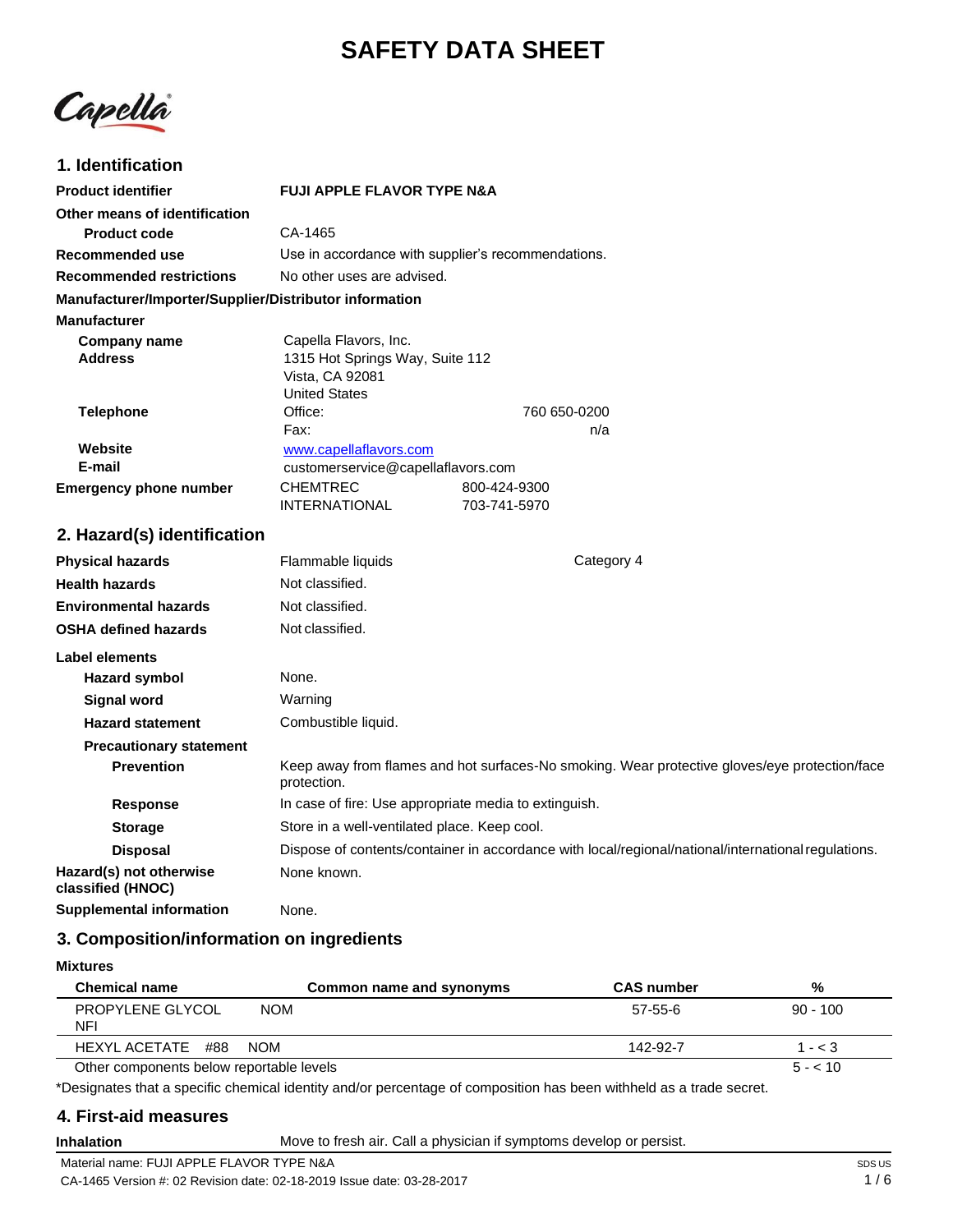| <b>Skin contact</b>                                                          | Wash off with soap and water. Get medical attention if irritation develops and persists.                                                                          |
|------------------------------------------------------------------------------|-------------------------------------------------------------------------------------------------------------------------------------------------------------------|
| Eye contact                                                                  | Rinse with water. Get medical attention if irritation develops and persists.                                                                                      |
| Ingestion                                                                    | Rinse mouth. Get medical attention if symptoms occur.                                                                                                             |
| <b>Most important</b><br>symptoms/effects, acute and<br>delayed              | Direct contact with eyes may cause temporary irritation.                                                                                                          |
| Indication of immediate<br>medical attention and special<br>treatment needed | Provide general supportive measures and treat symptomatically.                                                                                                    |
| <b>General information</b>                                                   | Ensure that medical personnel are aware of the material(s) involved, and take precautions to<br>protect themselves.                                               |
| 5. Fire-fighting measures                                                    |                                                                                                                                                                   |
| Suitable extinguishing media                                                 | Water fog. Alcohol resistant foam. Dry chemical powder. Carbon dioxide (CO2).                                                                                     |
| Unsuitable extinguishing<br>media                                            | Do not use water jet as an extinguisher, as this will spread the fire.                                                                                            |
| Specific hazards arising from<br>the chemical                                | The product is combustible, and heating may generate vapors which may form explosive vapor/air<br>mixtures. During fire, gases hazardous to health may be formed. |
| Special protective equipment<br>and precautions for firefighters             | Self-contained breathing apparatus and full protective clothing must be worn in case of fire.                                                                     |
| <b>Fire fighting</b><br>equipment/instructions                               | In case of fire and/or explosion do not breathe fumes. Move containers from fire area if you can do<br>so without risk.                                           |
| <b>Specific methods</b>                                                      | Use standard firefighting procedures and consider the hazards of other involved materials.                                                                        |

**General fire hazards**

#### **6. Accidental release measures**

Combustible liquid.

| Personal precautions,<br>protective equipment and<br>emergency procedures | Keep unnecessary personnel away. Keep people away from and upwind of spill/leak. Eliminate all<br>ignition sources (no smoking, flares, sparks, or flames in immediate area). Wear appropriate<br>protective equipment and clothing during clean-up. Ensure adequate ventilation. Local authorities<br>should be advised if significant spillages cannot be contained. For personal protection, see section<br>8 of the SDS. |
|---------------------------------------------------------------------------|------------------------------------------------------------------------------------------------------------------------------------------------------------------------------------------------------------------------------------------------------------------------------------------------------------------------------------------------------------------------------------------------------------------------------|
| <b>Methods and materials for</b><br>containment and cleaning up           | Use water spray to reduce vapors or divert vapor cloud drift. Eliminate all ignition sources (no<br>smoking, flares, sparks, or flames in immediate area). Keep combustibles (wood, paper, oil, etc.)<br>away from spilled material.                                                                                                                                                                                         |
|                                                                           | Large Spills: Stop the flow of material, if this is without risk. Dike the spilled material, where this is<br>possible. Use a non-combustible material like vermiculite, sand or earth to soak up the product<br>and place into a container for later disposal. Following product recovery, flush area with water.                                                                                                           |
|                                                                           | Small Spills: Absorb with earth, sand or other non-combustible material and transfer to containers<br>for later disposal. Clean surface thoroughly to remove residual contamination.                                                                                                                                                                                                                                         |
|                                                                           | Never return spills to original containers for re-use. For waste disposal, see section 13 of the SDS.                                                                                                                                                                                                                                                                                                                        |
| <b>Environmental precautions</b>                                          | Avoid discharge into drains, water courses or onto the ground.                                                                                                                                                                                                                                                                                                                                                               |
| 7. Handling and storage                                                   |                                                                                                                                                                                                                                                                                                                                                                                                                              |
| <b>Precautions for safe handling</b>                                      | Keep away from open flames, hot surfaces and sources of ignition. When using do not smoke.<br>Avoid prolonged exposure. Provide adequate ventilation. Wear appropriate personal protective<br>equipment. Observe good industrial hygiene practices.                                                                                                                                                                          |
| Conditions for safe storage,<br>including any incompatibilities           | Keep away from heat, sparks and open flame. Store in a cool, dry place out of direct sunlight.<br>Store in tightly closed container. Store in a well-ventilated place. Keep in an area equipped with<br>sprinklers. Store away from incompatible materials (see Section 10 of the SDS).                                                                                                                                      |

#### **8. Exposure controls/personal protection**

#### **Occupational exposure limits**

The following constituents are the only constituents of the product which have a PEL, TLV or other recommended exposure limit. At this time, the other constituents have no known exposure limits.

| US. Workplace Environmental Exposure Level (WEEL) Guides |      |            |          |
|----------------------------------------------------------|------|------------|----------|
| <b>Components</b>                                        | Tvpe | Value      | Form     |
| PROPYLENE GLYCOL<br>NOM NFI (CAS 57-55-6)                | TWA  | 10 $mq/m3$ | Aerosol. |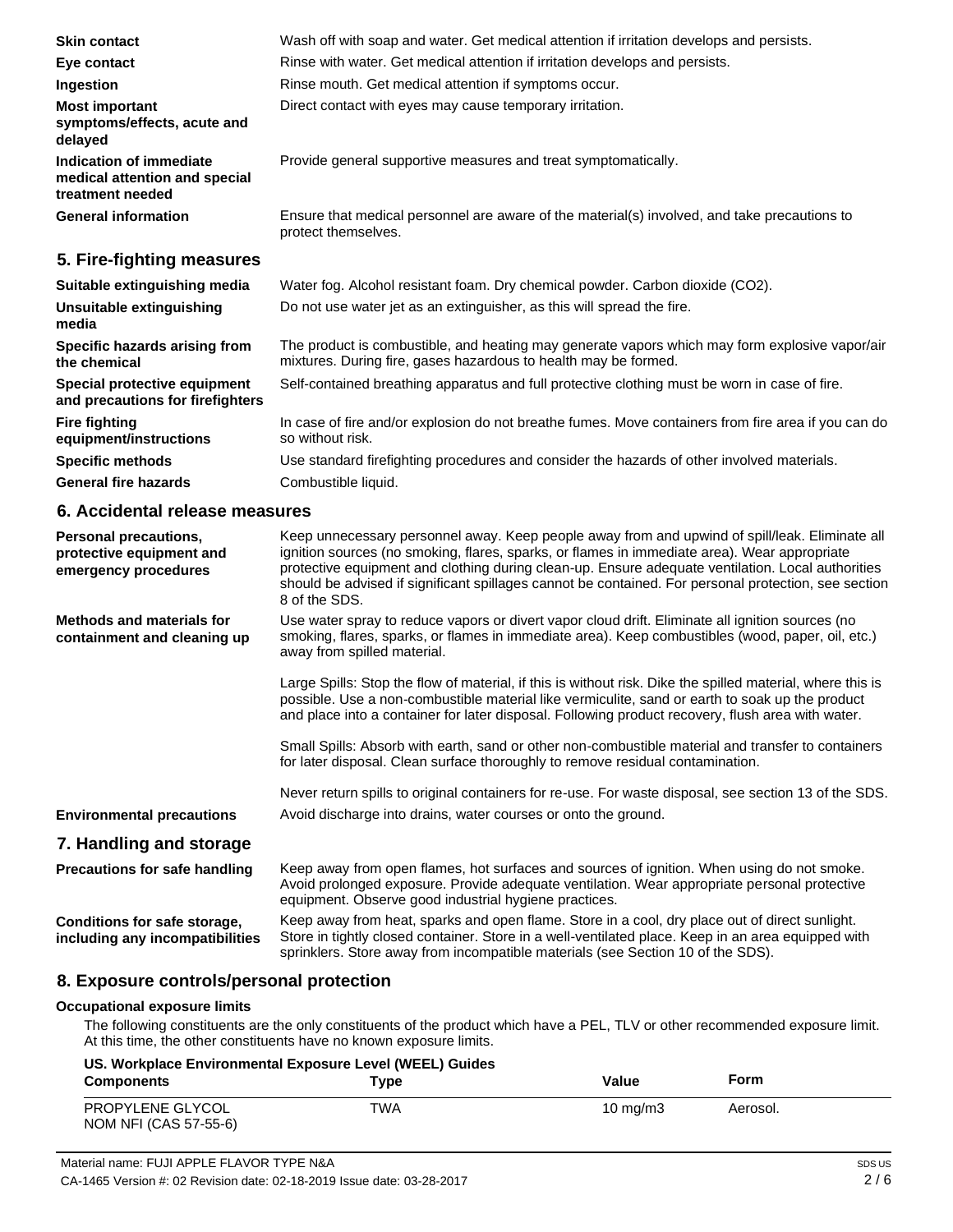| <b>Biological limit values</b><br>Appropriate engineering<br>controls | No biological exposure limits noted for the ingredient(s).<br>Good general ventilation should be used. Ventilation rates should be matched to conditions. If<br>applicable, use process enclosures, local exhaust ventilation, or other engineering controls to<br>maintain airborne levels below recommended exposure limits. If exposure limits have not been<br>established, maintain airborne levels to an acceptable level. |
|-----------------------------------------------------------------------|----------------------------------------------------------------------------------------------------------------------------------------------------------------------------------------------------------------------------------------------------------------------------------------------------------------------------------------------------------------------------------------------------------------------------------|
| Eye/face protection                                                   | Individual protection measures, such as personal protective equipment<br>Wear safety glasses with side shields (or goggles).                                                                                                                                                                                                                                                                                                     |
| <b>Skin protection</b><br><b>Hand protection</b>                      | Wear appropriate chemical resistant gloves.                                                                                                                                                                                                                                                                                                                                                                                      |
| <b>Other</b>                                                          | Wear suitable protective clothing.                                                                                                                                                                                                                                                                                                                                                                                               |
| <b>Respiratory protection</b>                                         | If engineering controls do not maintain airborne concentrations below recommended exposure<br>limits (where applicable) or to an acceptable level (in countries where exposure limits have not<br>been established), an approved respirator must be worn.                                                                                                                                                                        |
| <b>Thermal hazards</b>                                                | Wear appropriate thermal protective clothing, when necessary.                                                                                                                                                                                                                                                                                                                                                                    |
| <b>General hygiene</b><br>considerations                              | When using do not smoke. Always observe good personal hygiene measures, such as washing<br>after handling the material and before eating, drinking, and/or smoking. Routinely wash work<br>clothing and protective equipment to remove contaminants.                                                                                                                                                                             |

# **9. Physical and chemical properties**

| Appearance                                        |                                               |
|---------------------------------------------------|-----------------------------------------------|
| <b>Physical state</b>                             | Liquid.                                       |
| Form                                              | Liquid.                                       |
| Color                                             | Not available.                                |
| Odor                                              | Not available.                                |
| <b>Odor threshold</b>                             | Not available.                                |
| рH                                                | Not available.                                |
| <b>Melting point/freezing point</b>               | -74.2 $\degree$ F (-59 $\degree$ C) estimated |
| Initial boiling point and boiling<br>range        | 370.76 °F (188.2 °C) estimated                |
| <b>Flash point</b>                                | 172.0 °F (77.8 °C) Closed Cup                 |
| <b>Evaporation rate</b>                           | Not available.                                |
| Flammability (solid, gas)                         | Not applicable.                               |
| Upper/lower flammability or explosive limits      |                                               |
| <b>Flammability limit - lower</b><br>(%)          | Not available.                                |
| <b>Flammability limit - upper</b><br>(%)          | Not available.                                |
| Explosive limit - lower (%)                       | Not available.                                |
| Explosive limit - upper (%)                       | Not available.                                |
| Vapor pressure                                    | 0.17 hPa estimated                            |
| Vapor density                                     | Not available.                                |
| <b>Relative density</b>                           | Not available.                                |
| Solubility(ies)                                   |                                               |
| Solubility (water)                                | Not available.                                |
| <b>Partition coefficient</b><br>(n-octanol/water) | Not available.                                |
| <b>Auto-ignition temperature</b>                  | 700 °F (371.11 °C) estimated                  |
| <b>Decomposition temperature</b>                  | Not available.                                |
| <b>Viscosity</b>                                  | Not available.                                |
| <b>Other information</b>                          |                                               |
| <b>Explosive properties</b>                       | Not explosive.                                |
| <b>Flammability class</b>                         | Combustible IIIA estimated                    |
| <b>Oxidizing properties</b>                       | Not oxidizing.                                |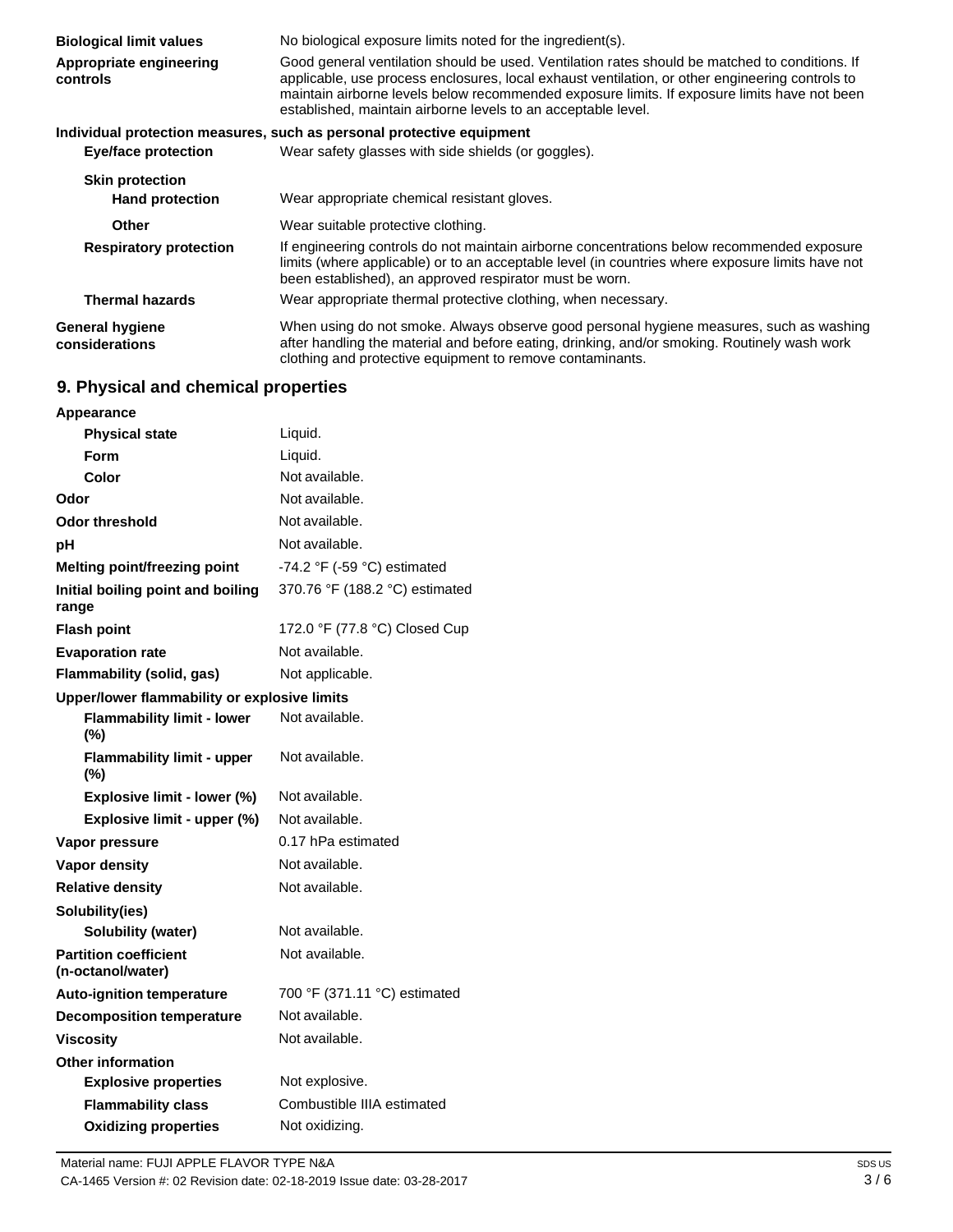| <b>Refractive index</b> | 1.416 - 1.446 |
|-------------------------|---------------|
| <b>Specific gravity</b> | 1.01 - 1.04   |

### **10. Stability and reactivity**

| <b>Reactivity</b>                            | The product is stable and non-reactive under normal conditions of use, storage and transport.                                                                            |
|----------------------------------------------|--------------------------------------------------------------------------------------------------------------------------------------------------------------------------|
| <b>Chemical stability</b>                    | Material is stable under normal conditions.                                                                                                                              |
| <b>Possibility of hazardous</b><br>reactions | No dangerous reaction known under conditions of normal use.                                                                                                              |
| <b>Conditions to avoid</b>                   | Keep away from heat, hot surfaces, sparks, open flames and other ignition sources. Avoid<br>temperatures exceeding the flash point. Contact with incompatible materials. |
| Incompatible materials                       | Strong oxidizing agents.                                                                                                                                                 |
| <b>Hazardous decomposition</b><br>products   | No hazardous decomposition products are known.                                                                                                                           |

### **11. Toxicological information**

#### **Information on likely routes of exposure**

| <b>Inhalation</b>                                                                  | Prolonged inhalation may be harmful.                                                                                                                                                                  |
|------------------------------------------------------------------------------------|-------------------------------------------------------------------------------------------------------------------------------------------------------------------------------------------------------|
| <b>Skin contact</b>                                                                | No adverse effects due to skin contact are expected.                                                                                                                                                  |
| Eye contact                                                                        | Direct contact with eyes may cause temporary irritation.                                                                                                                                              |
| Ingestion                                                                          | Expected to be a low ingestion hazard.                                                                                                                                                                |
| Symptoms related to the<br>physical, chemical and<br>toxicological characteristics | Direct contact with eyes may cause temporary irritation.                                                                                                                                              |
| Information on toxicological effects                                               |                                                                                                                                                                                                       |
| <b>Acute toxicity</b>                                                              | Not available.                                                                                                                                                                                        |
| <b>Skin corrosion/irritation</b>                                                   | Prolonged skin contact may cause temporary irritation.                                                                                                                                                |
| Serious eye damage/eye<br>irritation                                               | Direct contact with eyes may cause temporary irritation.                                                                                                                                              |
| Respiratory or skin sensitization                                                  |                                                                                                                                                                                                       |
| <b>Respiratory sensitization</b>                                                   | Not a respiratory sensitizer.                                                                                                                                                                         |
| <b>Skin sensitization</b>                                                          | This product is not expected to cause skin sensitization.                                                                                                                                             |
| Germ cell mutagenicity                                                             | No data available to indicate product or any components present at greater than 0.1% are<br>mutagenic or genotoxic.                                                                                   |
| Carcinogenicity                                                                    | Not classifiable as to carcinogenicity to humans.                                                                                                                                                     |
| Not listed.<br>Not regulated.<br>Not listed.                                       | <b>IARC Monographs. Overall Evaluation of Carcinogenicity</b><br>OSHA Specifically Regulated Substances (29 CFR 1910.1001-1052)<br>US. National Toxicology Program (NTP) Report on Carcinogens        |
| <b>Reproductive toxicity</b>                                                       | This product is not expected to cause reproductive or developmental effects.                                                                                                                          |
| Specific target organ toxicity -<br>single exposure                                | Not classified.                                                                                                                                                                                       |
| <b>Specific target organ toxicity -</b><br>repeated exposure                       | Not classified.                                                                                                                                                                                       |
| <b>Aspiration hazard</b>                                                           | Not an aspiration hazard.                                                                                                                                                                             |
| <b>Chronic effects</b>                                                             | Prolonged inhalation may be harmful.                                                                                                                                                                  |
| 12. Ecological information                                                         |                                                                                                                                                                                                       |
| <b>Ecotoxicity</b>                                                                 | The product is not classified as environmentally hazardous. However, this does not exclude the<br>possibility that large or frequent spills can have a harmful or damaging effect on the environment. |
| <b>Persistence and degradability</b>                                               | No data is available on the degradability of any ingredients in the mixture.                                                                                                                          |
| <b>Bioaccumulative potential</b>                                                   |                                                                                                                                                                                                       |
| Partition coefficient n-octanol / water (log Kow)<br>PROPYLENE GLYCOL              | NOM NFI<br>$-0.92$                                                                                                                                                                                    |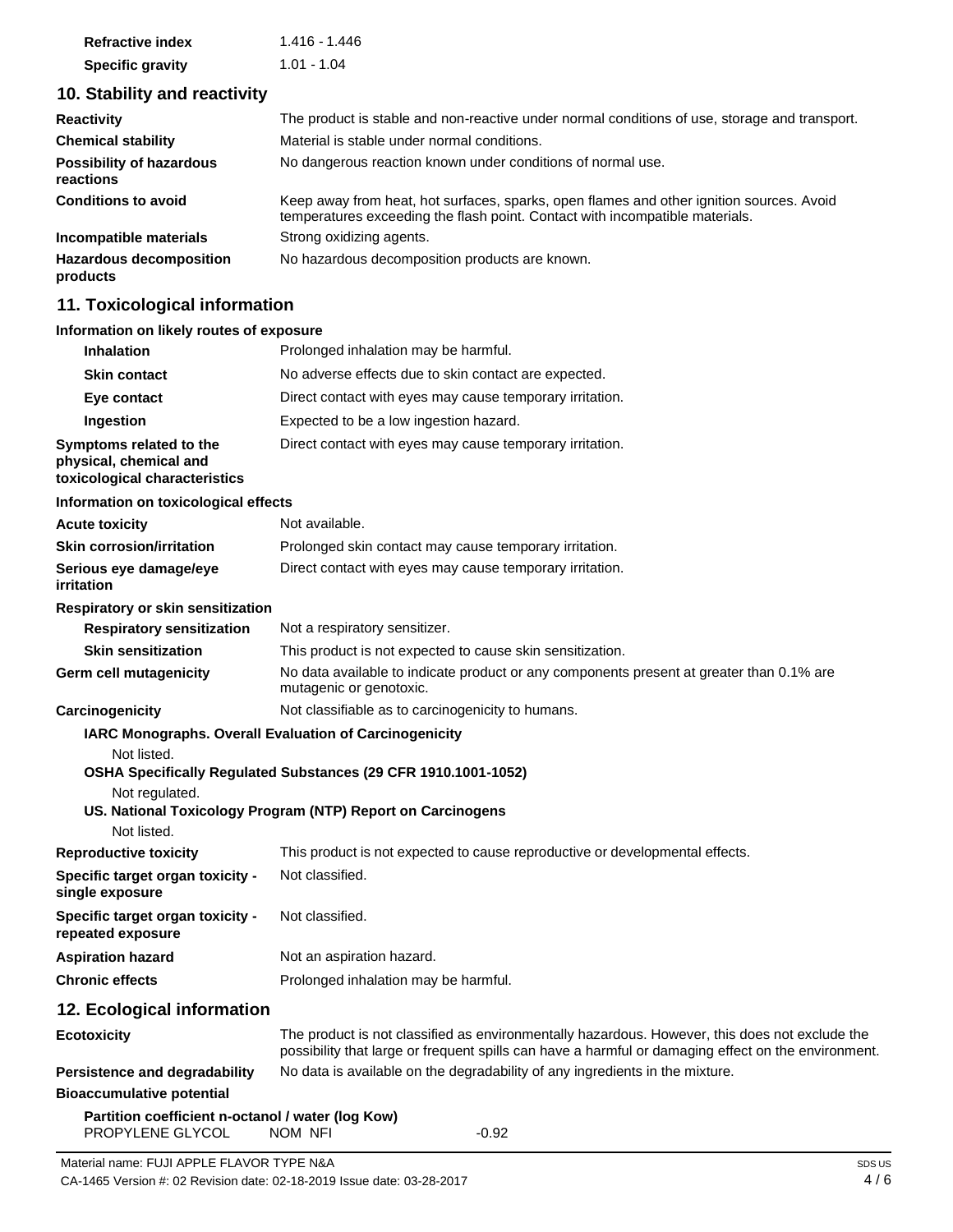| Mobility in soil      | No data available.                                                                           |
|-----------------------|----------------------------------------------------------------------------------------------|
| Other adverse effects | No other adverse environmental effects (e.g. ozone depletion, photochemical ozone creation   |
|                       | potential, endocrine disruption, global warming potential) are expected from this component. |

#### **13. Disposal considerations**

| <b>Disposal instructions</b>             | Collect and reclaim or dispose in sealed containers at licensed waste disposal site. Dispose of<br>contents/container in accordance with local/regional/national/international regulations.                            |
|------------------------------------------|------------------------------------------------------------------------------------------------------------------------------------------------------------------------------------------------------------------------|
| Local disposal regulations               | Dispose in accordance with all applicable regulations.                                                                                                                                                                 |
| Hazardous waste code                     | The waste code should be assigned in discussion between the user, the producer and the waste<br>disposal company.                                                                                                      |
| Waste from residues / unused<br>products | Dispose of in accordance with local regulations. Empty containers or liners may retain some<br>product residues. This material and its container must be disposed of in a safe manner (see:<br>Disposal instructions). |
| Contaminated packaging                   | Since emptied containers may retain product residue, follow label warnings even after container is<br>emptied. Empty containers should be taken to an approved waste handling site for recycling or<br>disposal.       |

#### **14. Transport information**

#### **DOT**

Not regulated as dangerous goods.

# **IATA**

Not regulated as dangerous goods.

#### **IMDG**

Not regulated as dangerous goods.

#### **Transport in bulk according to Annex II of MARPOL 73/78 and the IBC Code** Not established.

#### **15. Regulatory information**

**US federal regulations**

This product is a "Hazardous Chemical" as defined by the OSHA Hazard Communication Standard, 29 CFR 1910.1200.

#### **Toxic Substances Control Act (TSCA)**

#### **TSCA Section 12(b) Export Notification (40 CFR 707, Subpt. D)**

Not regulated.

#### **CERCLA Hazardous Substance List (40 CFR 302.4)**

Not listed.

#### **SARA 304 Emergency release notification**

#### Not regulated.

#### **OSHA Specifically Regulated Substances (29 CFR 1910.1001-1052)**

Not regulated.

#### **Superfund Amendments and Reauthorization Act of 1986 (SARA)**

#### **SARA 302 Extremely hazardous substance**

Not listed.

#### **SARA 311/312 Hazardous chemical** No (Exempt)

# **SARA 313 (TRI reporting)**

Not regulated.

#### **Other federal regulations**

#### **Clean Air Act (CAA) Section 112 Hazardous Air Pollutants (HAPs) List**

Not regulated.

#### **Clean Air Act (CAA) Section 112(r) Accidental Release Prevention (40 CFR 68.130)**

Not regulated.

#### **Safe Drinking Water Act**  Not regulated.

**(SDWA)**